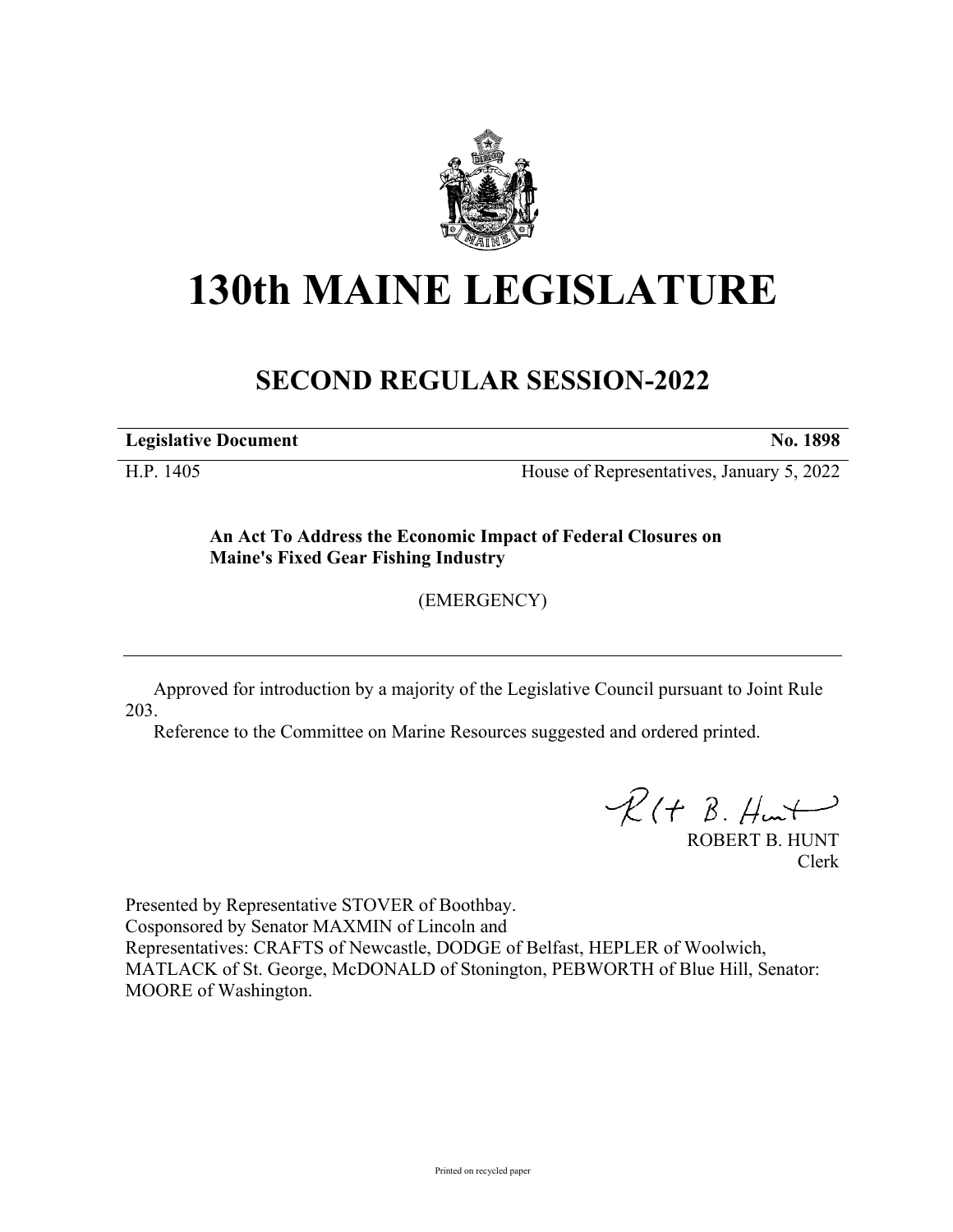- 1 **Emergency preamble. Whereas,** acts and resolves of the Legislature do not 2 become effective until 90 days after adjournment unless enacted as emergencies; and
- 3 **Whereas,** the United States Department of Commerce, National Oceanic and 4 Atmospheric Administration recently adopted federal regulations implementing portions 5 of the Atlantic Large Whale Take Reduction Plan; and
- 6 **Whereas,** the immediate impact of these regulations is the closure to lobster fishing 7 of approximately 1,000 square miles of federal waters off the coast of Maine from October 8 to January, starting in October 2021; and
- 9 **Whereas,** the long-term impact of these regulations challenges the viability of Maine's 10 fixed gear fishing industry; and
- 11 **Whereas,** the recent stay of these regulations by a United States District Court is likely 12 a temporary reprieve from the negative impacts of these regulations on Maine's fixed gear 13 fishing industry; and
- 14 **Whereas,** in the judgment of the Legislature, these facts create an emergency within 15 the meaning of the Constitution of Maine and require the following legislation as 16 immediately necessary for the preservation of the public peace, health and safety; now, 17 therefore,
- 18 **Be it enacted by the People of the State of Maine as follows:**
- 19 **Sec. 1. 12 MRSA §6043** is enacted to read:
- 20 **§6043. Atlantic Large Whale Take Reduction Plan Impact Fund**
- 21 **1. Fund established.** The Atlantic Large Whale Take Reduction Plan Impact Fund, 22 referred to in this section as "the Reduction Plan Impact Fund," is established as a 23 nonlapsing fund within the department to mitigate negative financial impacts experienced 24 by individuals and businesses involved in the State's fixed gear fishing industry resulting 25 from the amendment of 50 Code of Federal Regulations, Sections 229.2, 229.32 and 697.21 26 published in 86 Federal Register, 52011 to 52024 (2021).
- 27 **2. Rulemaking.** The department shall establish by rule the eligibility criteria for 28 individuals and businesses to apply for and receive funds under the Reduction Plan Impact 29 Fund. Rules adopted pursuant to this subsection are routine technical rules as defined in 30 Title 5, chapter 375, subchapter 2-A.
- 31 **Sec. 2. Report.** The Department of Marine Resources shall report on the status of 32 the Atlantic Large Whale Take Reduction Plan Impact Fund, established in the Maine 33 Revised Statutes, Title 12, section 6043, subsection 1, by January 15, 2023 to the joint 34 standing committee of the Legislature having jurisdiction over marine resources matters. 35 The report must include the amount of funds distributed to each recipient, whether 36 individual or business, the number of recipients and the results achieved or negative impact 37 mitigated. The joint standing committee may report out a bill based on the report to the 38 131st Legislature.
- 39 **Sec. 3. Transfer.** Notwithstanding any provision of law to the contrary, on or before 40 June 30, 2022, the State Controller shall transfer \$3,000,000 from the unappropriated 41 surplus of the General Fund to the Department of Marine Resources, Atlantic Large Whale 42 Take Reduction Plan Impact Fund program, Other Special Revenue Funds account.